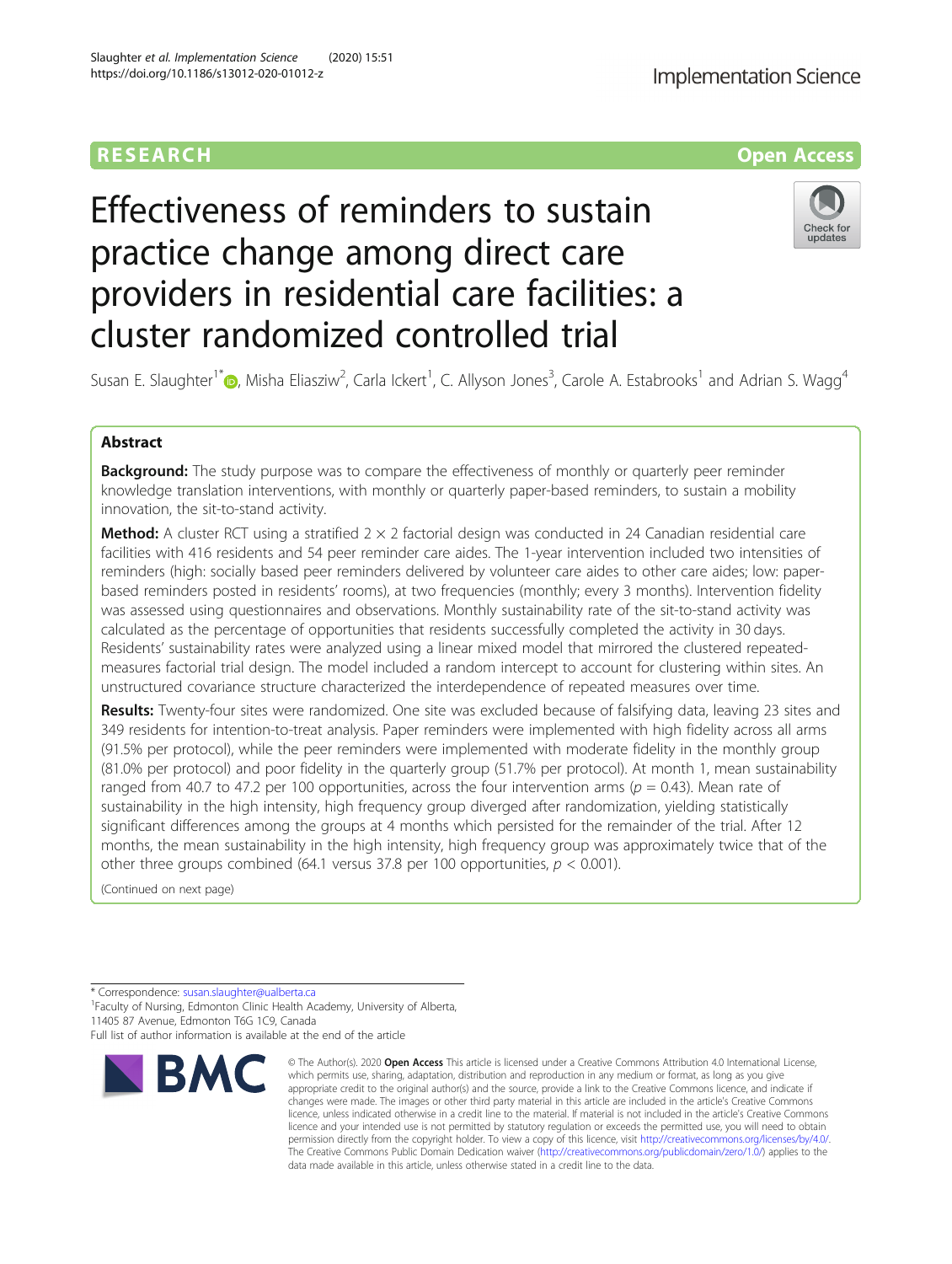# (Continued from previous page)

**Conclusions:** A monthly peer reminder intervention was more effective than a quarterly peer reminder intervention, a monthly paper-based reminder intervention, and a quarterly paper-based reminder intervention, in supporting care aides to sustain a mobility innovation in residential care facilities over 1 year.

Trial registration: [ClinicalTrials.gov](http://clinicaltrials.gov), NCT01746459. Registered 11 December 2012: [https://clinicaltrials.gov/ct2/show/](https://clinicaltrials.gov/ct2/show/NCT01746459) [NCT01746459](https://clinicaltrials.gov/ct2/show/NCT01746459).

Keywords: Cluster randomized controlled trial, Sustainability, Reminders, Sit-to-stand activity

## Contributions to the literature

- Research has shown that reminders can support the adoption of innovations in health care; however, the use of reminders to support sustainability has not been studied.
- This study provides evidence that monthly, socially based reminders can support the sustainability of an innovation for up to a year; furthermore, the reminder frequency (monthly vs quarterly) and reminder type (socially based vs paperbased) do matter.
- These findings contribute to understanding the use of knowledge translation interventions to support the sustainability of innovations in health care.

# Background

Narrowing the gap between evidence and practice is an important research focus in Canadian residential care facilities, given that the demand for these facilities is estimated to double over the next 20 years [[1\]](#page-7-0). While most older Canadians remain in their homes, many will become frail during their later years and will require complex care services available in residential care facilities [[1\]](#page-7-0). Working under the supervision of licensed nurses, the majority of direct care are provided by care aides (CAs), an unregulated, non-professional workforce that figures largely in the quality of care and quality of life experienced by residents in these settings [\[2](#page-7-0)].

Evidence to support quality of care and quality of life in residential care facilities is growing; however, little is known about best strategies to support the adoption and sustainability of evidence in practice [\[3](#page-8-0)]. Adoption is defined as "the intention, initial decision, or action to try or employ an innovation or evidence-based practice" [\[4](#page-8-0)] p.69. Sustainability is defined as the degree to which an innovation is maintained after initial efforts to ensure its adoption are complete [[5\]](#page-8-0). Developing CA-targeted knowledge translation interventions is an important area of research to ensure that resources invested in ongoing education and training in residential care results in sustained practice change. In a realist review of the

characteristics of practice change interventions in longterm care facilities, Caspar et al. concluded that interventions most likely to produce sustained outcomes were those with reinforcing factors to motivate continued use of new skills or practices, such as reminders, peer support, or consistent follow-up  $[6]$  $[6]$ . The original Promoting Action on Research Implementation in Health Services (PARIHS) conceptual framework identified three core constructs associated with implementation success [\[7](#page-8-0)]. In the current study, one of these core constructs, facilitation, is operationalized to be reminders as described below.

# Methods

The purpose of this clinical trial was to determine the effectiveness of a novel knowledge translation intervention, the peer reminder, compared to a standard paper reminder intervention. Specifically, the trial examined reminder intensity and reminder frequency on the 1 year sustainability of CAs completing and documenting a mobility intervention with residents living in care facilities.

# Design and participants

The protocol for this cluster randomized trial, using a stratified factorial design, is published elsewhere [[8\]](#page-8-0). To summarize briefly, we recruited long-term care and assisted living facilities from the greater Edmonton region. Residents in participating facilities were invited to participate in the study if they were 65 years or older at the time of randomization, were medically stable, and were able to independently stand from a chair. Residents in participating assisted living facilities were eligible if they had been assessed by a facility case manager as meeting a minimum threshold for care requirements. Residents were recruited throughout the trial to ensure sufficient participants. CAs at participating facilities were eligible to participate as peer reminders if they were fulltime or part-time employees of the facility. Executive directors or administrators of the care facilities agreed to participate in the study with the understanding that all their CA staff would be expected to support participating residents to complete the sit-to-stand activity. All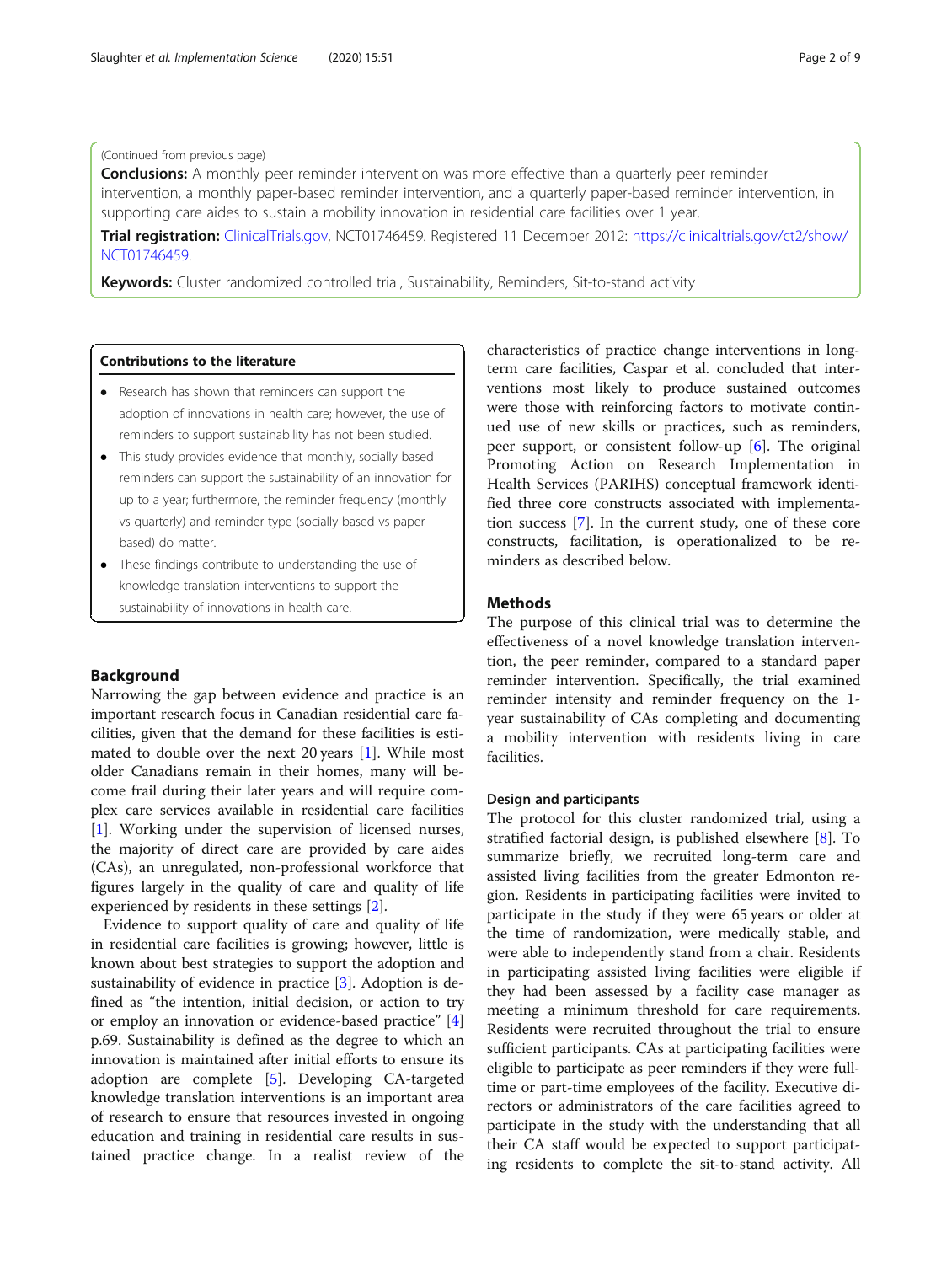participating CAs and residents (or resident proxies) provided informed written consent. The trial was approved by the Health Research Ethics Board at the University of Alberta (Pro00034781).

Between October 2013 and November 2014, CAs at all participating facilities attended standardized 20-min education sessions regarding the primary outcome, the sit-to-stand activity. The sit-to-stand activity is a functional intervention in which CAs prompted and encouraged residents to stand sit from a chair and to document residents' responses [\[9,](#page-8-0) [10\]](#page-8-0). This activity has been demonstrated to slow functional decline and improve mobility in older adults [[9](#page-8-0), [11](#page-8-0)–[13\]](#page-8-0). Following the completion of the majority of their education sessions, each facility underwent a minimum of a 3-month run-in phase, the adoption monitoring period, where interventions were completed to optimize adoption of the sit-to-stand activity prior to randomization [\[14](#page-8-0)]. As this study relied on staff documentation for the primary outcome, the adoption monitoring period helped to mitigate potential information bias by offering CAs guidance about accurate documentation.

# Reminder interventions

Two intensities of reminders (socially based peer reminders [high] or paper-based reminders [low]) were delivered at two frequencies (monthly [high] or every 3 months [low]) over a 1-year period. After consulting with site leaders, monthly and quarterly frequencies of the reminder interventions were chosen to align with the schedule of residential care documentation. The high intensity reminder, which consisted of both a socially based peer reminder and paper-based reminder, was developed by our research team for this clinical trial [\[15](#page-8-0)]. A peer reminder was a CA who reminded and encouraged fellow CAs to carry out a new care practice with residents. Their role was to provide brief (2–3 min) formal reminders during regularly scheduled unit meetings either once a month (high frequency), or once every three months (low frequency), depending on their randomized intervention arm [[8\]](#page-8-0). The content and timing of this formal reminder was at the discretion of the peer reminder and normally lasted 5 min or less. For example, the formal reminder could be provided at the start-of-shift meeting.

Some peer reminder CAs also chose to informally provide on-unit reminders regarding completion of the sitto-stand activity and associated documentation. Site leaders identified CAs who exhibited an interest in the sit-to-stand activity as potential candidates for the peer reminder role. Candidates had to demonstrate leadership qualities and show respect for their peers. Leadership qualities were evident when CAs demonstrated confidence and asked questions during the sit-to-stand

education sessions. They may have previously assumed a leadership role such as orienting new CAs. Participation as a peer reminder was voluntary. Implementation of the peer reminder intervention was supported by intervention research assistants who met regularly with peer reminder CAs to coach them on their reminding activities. The number of peer reminder CAs in each facility varied by facility size with at least one CA peer reminder on both day and evening shifts from each unit. Drawing upon media richness theory, these peer reminders were considered high intensity because face-to-face communication with a peer providing reminders offered the possibility of delivering multiple information cues, providing rapid feedback and establishing a personal connection [\[16\]](#page-8-0).

Low intensity, paper-based reminders were employed at all sites and were modified either monthly or once every 3 months, depending on the intervention arm. Two small  $(3 \times 3 \text{ inch})$  green arrow-shaped paper reminders were placed in noticeable locations within each participating resident's room to serve as a reminder to CAs to complete the sit-to-stand activity with the resident. The specific location was decided in collaboration with participating facilities. In addition to the arrows in the residents' rooms, reminder posters were placed in prominent locations in nursing stations or regular meeting rooms. Visual modifications to the paper reminders, such as changing the image on the arrow, were made monthly or every 3 months to enhance their visibility; however, the green color was maintained to ensure visual recognition for staff. In contrast to high-intensity peer reminders, paper-based reminders are on the lower end of the media richness hierarchy and are theorized as low-intensity reminders. This was confirmed by site staff who were consulted on the design of the study; they noted that paper reminders are used frequently in these settings but are easy to ignore or disregard, and often blend into the setting over time.

# Randomization

Stratified randomization in blocks of four was computer-generated to ensure that sites were evenly distributed by profit-status (for-profit and not-for-profit) and residential care type (assisted living and long-term care). Allocation was concealed to ensure that the research manager was unable to influence site assignment. Investigators and research assistants collecting outcome data were blinded to the intervention assigned to the sites until all data collection was completed. Only the research manager and the intervention research assistants were aware of a site's intervention assignment.

# Outcome measure

On a daily basis, CAs would engage a resident to complete a sit-to-stand activity, twice on the day shift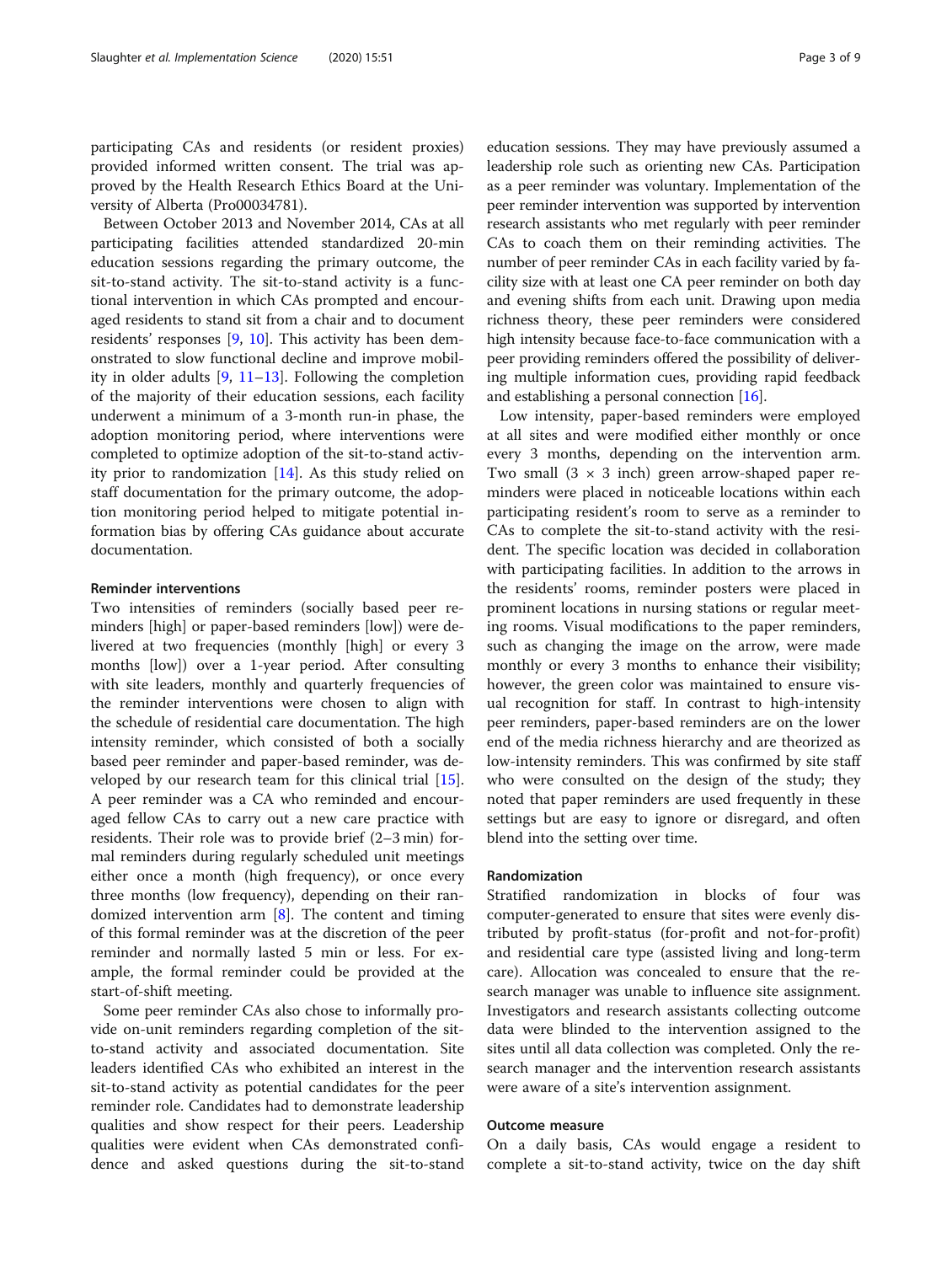<span id="page-3-0"></span>and twice on the evening shift. The result of these engagements was recorded at the end of every shift on a flowsheet. Recording a successful completion of the sitto-stand activity was considered sustainability of the activity by the CA and the resident. Recording a refusal by the resident, or the absence of notation on the flowsheet, was considered a lack of sustainability. Recording the resident as unavailable was considered missing data. Residents could contribute up to 12 months of recording depending upon their duration of participation in the trial.

# Intervention fidelity

As recommended by Slaughter et al., intervention fidelity of both the peer reminders and the paper reminders was assessed by considering dose, adherence, and participant responsiveness [\[17](#page-8-0)]. To assess the fidelity of the peer reminder intervention, each peer reminder completed questionnaires during the coaching meeting with the intervention research assistant. These questionnaires confirmed information on the frequency, the duration, and content of the reminder. Deviations or modifications

from the protocol were noted on the questionnaires, including additional reminders either formally, informally, or in writing. At the beginning of each month, fidelity of the paper reminder intervention was assessed through direct observation to determine if the paper reminder arrows were modified or missing.

# Statistical analyses

For the purpose of analyses, the CA flowsheets were divided into consecutive 30-day periods, which were designated as months. For every 30-day period, there were up to 120 opportunities that a CA could engage a resident to complete the sit-to-stand activity. A monthly rate of sustainability was calculated for each resident as the percentage of opportunities that the resident successfully completed the sit-to-stand activity in a 30-day period. Residents' rates of sustainability were analyzed using a linear mixed model that mirrored the clustered repeated-measures factorial trial design. A random intercept was included in the model to account for the correlation (clustering) among observations within sites, and an unstructured covariance structure (yielding the

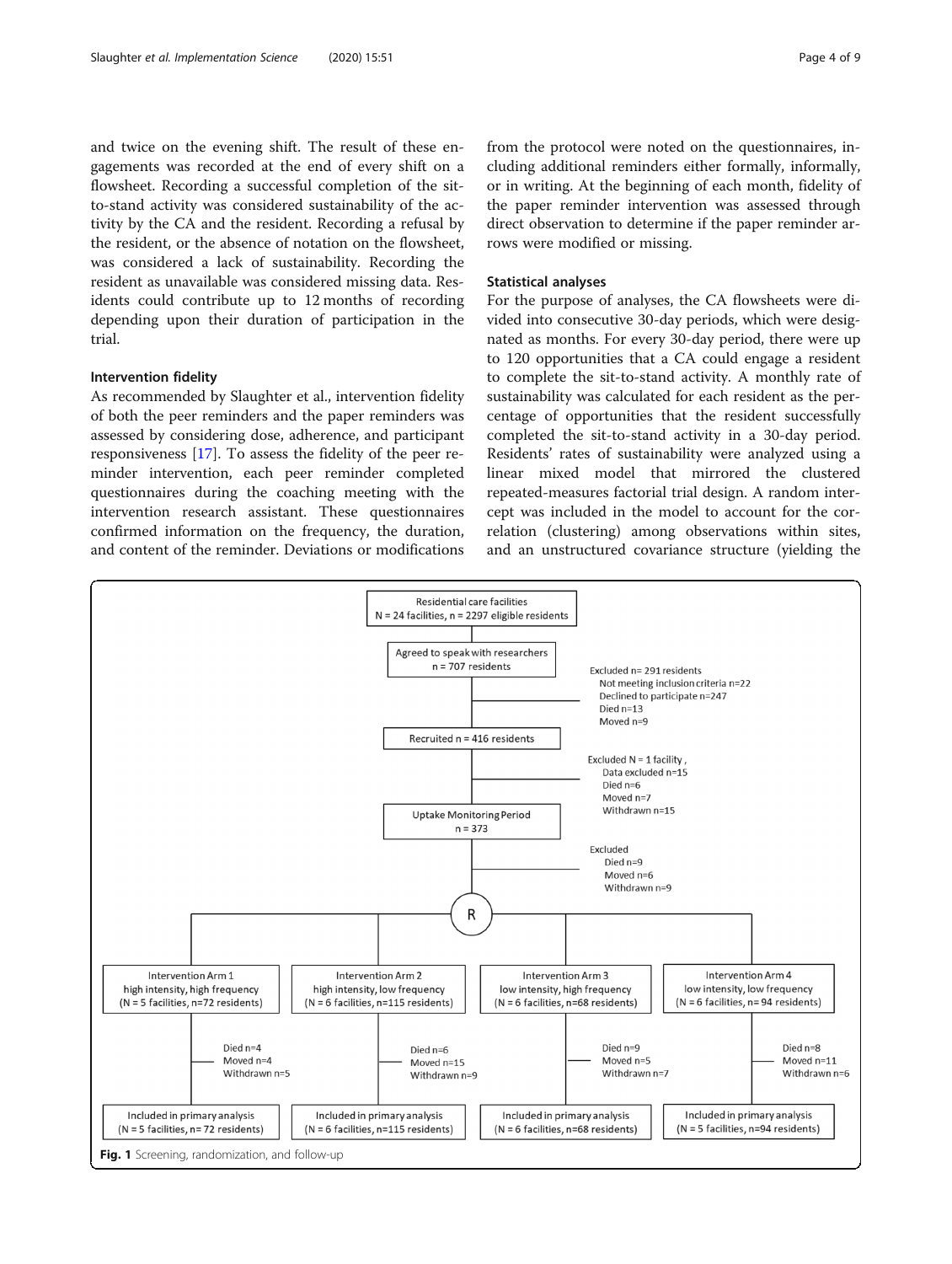<span id="page-4-0"></span>smallest Akaike's Information Criteria (AIC) and Bayesian Information Criteria (BIC) relative to alternative covariance structures) was used to characterize the interdependence of the repeated measures over time. The saturated model consisted of eight factors: intensity (high or low), frequency (high or low), month (1 through 12), three first-order cross-products, one second-order cross-product, and the residents' baseline rate of adoption. All statistical analyses used the intention-to-treat approach and were conducted using SAS 9.4 (SAS Institute Inc., Cary, NC). Results with  $p$  values less than 0.05 were considered statistically significant.

The sample size calculation, based upon a previous study, assumed an sustainability rate of 90% for the high-high arm, an sustainability rate of 55% for the single-high arms, an sustainability rate of 20% for the low-low arm, and a coefficient of variation of 0.54 among facilities to account for the clustering. A total of 24 facilities, each with an average of 15 CAs working with two residents each, yielded 80% power at a 5% 2 sided level of significance.

# Results

Sixteen supportive living and eight long-term care facilities were recruited to the study. Of the 2297 residents

Table 1 Baseline characteristics of the facilities and participants

who met the eligibility criteria, 416 agreed to participate (Fig. [1\)](#page-3-0). One facility, in which staff was falsifying data, was removed from the study. This removal combined with attrition during the run-in phase, resulted in 349 participating residents. Tables 1 and [2](#page-5-0) summarize the characteristics of facilities and residents and peer reminder CAs, respectively. Nine CAs in the monthly sites and eight CAs in the quarterly sites were approached but declined to participate as peer reminders. The most common reason for declining was after work commitments that would conflict with the coaching sessions  $(n)$ = 10), followed by not being comfortable with the role  $(n = 2)$ . Eleven CA peer reminders from the monthly group and one CA peer reminder from the quarterly group dropped out of the study after completing at least one reminder and were replaced by new CA peer reminders. The most common reasons for dropping out were no longer working on the unit  $(n = 4)$  followed by being uncomfortable with the role  $(n = 3)$ .

In total, 263 formal reminders were provided by 33 peer reminder CAs in the monthly group, while 76 reminders were provided by 21 peer reminder CAs in the quarterly group.

The peer reminders were implemented with moderate fidelity in the monthly group (81.0% per protocol) and

| Characteristic                                  | Participants ( $n = 349$ )           | High intensity, high<br>frequency $(n = 72)$ | High intensity, low<br>frequency ( $n = 115$ ) | Low intensity, high<br>frequency ( $n = 68$ ) | Low intensity, low<br>frequency ( $n = 94$ ) |  |
|-------------------------------------------------|--------------------------------------|----------------------------------------------|------------------------------------------------|-----------------------------------------------|----------------------------------------------|--|
| Number of sites                                 | 23                                   |                                              | 6                                              | 6                                             | 6                                            |  |
| Type of site, $n$ (%)                           |                                      |                                              |                                                |                                               |                                              |  |
| Supportive living<br>Long-term care             | 221 (63.3)<br>128 (36.7)             | 33 (45.8)<br>39 (54.2)                       | 78 (67.8)<br>37 (32.2)                         | 46 (67.6)<br>22 (32.4)                        | 64 (68.1)<br>30 (31.9)                       |  |
| Profit status, n (%)                            |                                      |                                              |                                                |                                               |                                              |  |
| Not-for profit<br>For profit                    | 188 (53.9)<br>161(46.1)              | 38 (52.8)<br>34 (47.2)                       | 64 (55.6)<br>51(44.4)                          | 40 (58.8)<br>28 (41.2)                        | 46 (48.9)<br>48 (51.1)                       |  |
| Bed size                                        |                                      |                                              |                                                |                                               |                                              |  |
| Mean $\pm$ standard deviation                   | $175 \pm 100$                        | $226 \pm 75$                                 | $199 \pm 137$                                  | $144 \pm 75$                                  | $128 \pm 17$                                 |  |
| Size of site, n (%)                             |                                      |                                              |                                                |                                               |                                              |  |
| Small<br>Medium<br>Large                        | 57 (16.3)<br>96 (27.5)<br>196 (56.2) | 8(11.1)<br>0(0.0)<br>64 (88.9)               | 23(20.0)<br>15 (13.0)<br>77 (67.0)             | 26 (38.2)<br>6(8.8)<br>36 (53.0)              | (0.0)<br>75 (79.8)<br>19 (20.2)              |  |
| Age of resident (years)                         |                                      |                                              |                                                |                                               |                                              |  |
| Mean $\pm$ standard deviation                   | $84.0 \pm 7.7$                       | $85.3 \pm 7.9$                               | $84.9 \pm 6.9$                                 | $83.8 \pm 8.6$                                | $82.0 \pm 7.5$                               |  |
| Resident sex, n (%)                             |                                      |                                              |                                                |                                               |                                              |  |
| Female<br>Male                                  | 235 (67.3)<br>114(32.7)              |                                              | 86 (74.8)<br>29 (25.2)                         | 44 (64.7)<br>24 (35.3)                        | 58 (61.7)<br>36 (38.3)                       |  |
| Resident dementia, n (%)                        |                                      |                                              |                                                |                                               |                                              |  |
| Yes<br><b>No</b>                                | 230 (65.9)<br>119 (34.1)             |                                              | 76 (66.1)<br>39 (33.9)                         | 44 (64.7)<br>24(35.3)                         | 67(71.3)<br>27(28.7)                         |  |
| Rate of sustainability (per 100 opportunities)* |                                      |                                              |                                                |                                               |                                              |  |
| Mean $\pm$ standard error                       | $41.0 \pm 3.1$                       |                                              | $43.8 \pm 6.2$                                 | $37.6 \pm 6.6$                                | $41.0 \pm 6.4$                               |  |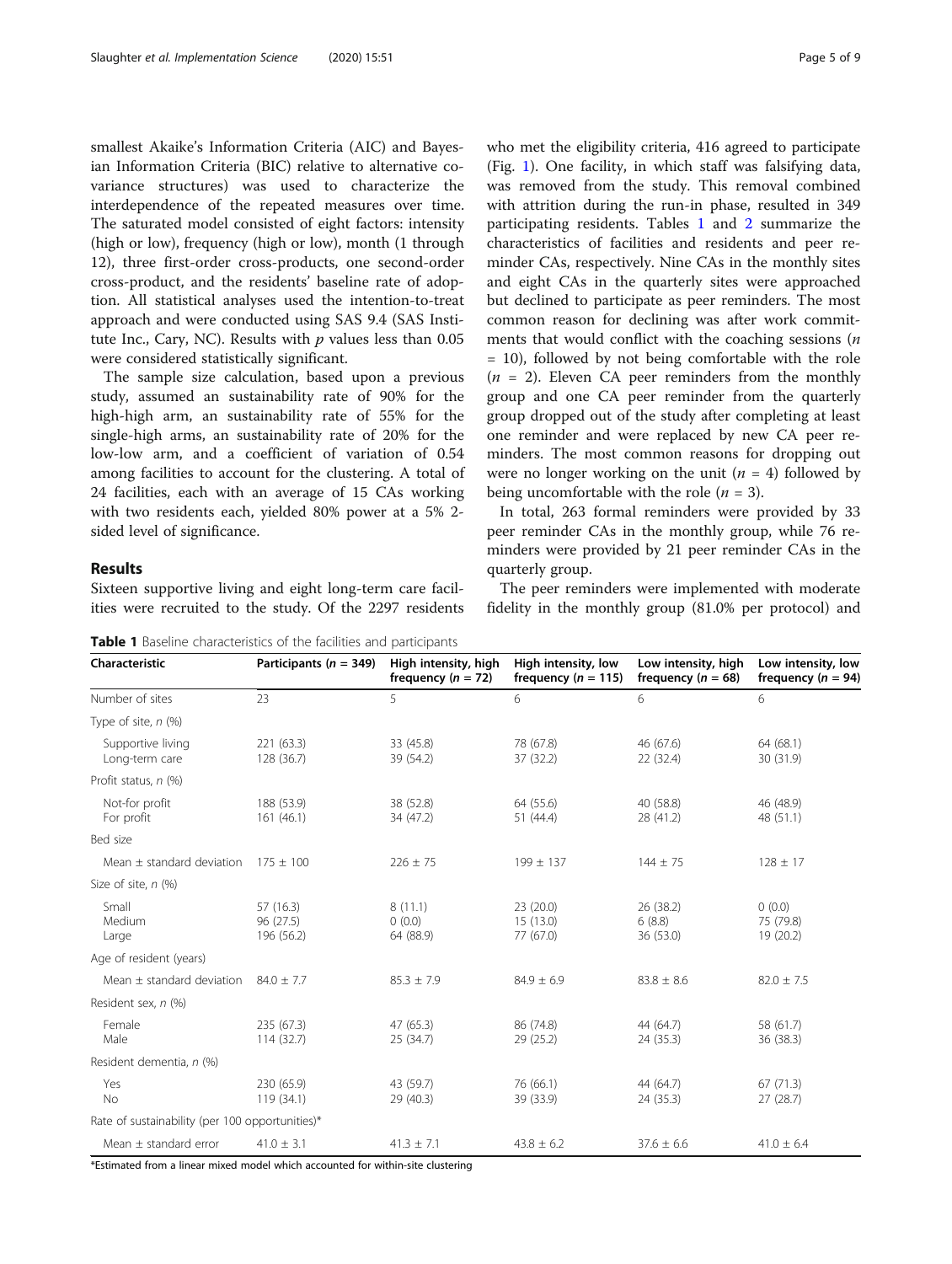<span id="page-5-0"></span>

| Table 2 Characteristics of peer reminder care aides |  |
|-----------------------------------------------------|--|
|-----------------------------------------------------|--|

| Characteristic                                                     | High intensity, high frequency ( $n = 33$ ) | High intensity, low frequency ( $n = 21$ ) |  |  |  |
|--------------------------------------------------------------------|---------------------------------------------|--------------------------------------------|--|--|--|
| Hours worked in a two-week period<br>Mean $\pm$ standard deviation | $66.4 \pm 19.1$                             | $65.8 \pm 15.5$                            |  |  |  |
| Years working as a care aide<br>Mean $\pm$ standard deviation      | $7.6 \pm 6.5$                               | $10.0 \pm 7.8$                             |  |  |  |
| Years working on the unit<br>Mean $\pm$ standard deviation         | 4.1 $\pm$ 3.5                               | $5.10 \pm 4.3$                             |  |  |  |
| Female sex, no. (%)                                                | 29 (87.9)                                   | 19 (90.5)                                  |  |  |  |
| Full-time employment status, no. (%)                               | 19 (57.6)                                   | 12(57.1)                                   |  |  |  |
| Age, years, no. (%)                                                |                                             |                                            |  |  |  |
| $20 - 29$                                                          | 2(6.1)                                      | 3(14.3)                                    |  |  |  |
| $30 - 39$                                                          | 13 (39.4)                                   | 0(0.0)                                     |  |  |  |
| $40 - 49$                                                          | 9(27.3)                                     | 7(33.3)                                    |  |  |  |
| $50 - 59$                                                          | 6(18.2)                                     | 10(47.6)                                   |  |  |  |
| $60+$                                                              | 3(9.1)                                      | 1(4.8)                                     |  |  |  |
| English as first language, no. (%)                                 | 12 (36.4)                                   | 7(33.3)                                    |  |  |  |
| High school diploma completed, no. (%)                             | 23 (69.7)                                   | 16 (76.2)                                  |  |  |  |
| Healthcare aide certificate completed, no. (%)                     | 26(81.3)                                    | 18 (85.7)                                  |  |  |  |
| Other healthcare diploma or degree, no. (%)                        | 7(22.6)                                     | 7(33.3)                                    |  |  |  |
| Worked as RN or LPN in another country, no. (%)                    | 9(27.3)                                     | 4(19.0)                                    |  |  |  |

RN registered nurse, LPN licensed practical nurse

poor fidelity in the quarterly group (51.7% per protocol). The most common deviation from the protocol among peer reminders was providing more frequent reminders than the monthly or quarterly assignment. In the quarterly group, CAs reported formally reminding more frequently than once every 3 months: in 12 instances, they reported reminding 1–3 times per month, in 5 instances, they reported reminding weekly, and in 11, they reported reminding 5–7 times per week. Likewise, in the monthly group, CAs reported formally reminding more frequently than once every month: in 8 instances, they reported reminding 2–3 times per month, in 19, they reported reminding weekly, in 15, they reported reminding 5–7 times per week, and on 3 occasions, HCAs reported formally reminding their peers more than once per day.

The average time spent completing a formal reminder was  $2.78 \text{ min}$  (SD = 1.99; range  $20 \text{ s}-15 \text{ min}$ ). The average number of CAs receiving the formal reminders was 5.78 (SD 2.09; range 1–12 CAs). The average number of other staff members present (e.g., licensed practical nurses or registered nurses) was 1.84 (SD 1.07; range 0– 8). Most peer reminders simply chose to verbally remind CAs to complete the sit-to-stand activity and the corresponding documentation (68.3%); however, a few chose to use a handout on various topics, praised their peers, or facilitated a discussion about success stories. The paper-based reminders were implemented with a high degree of fidelity across all intervention arms (91.5% per protocol).

The mean rate of sustainability in the combined high intensity, high frequency group diverged shortly after

**Table 3** Mean rate of sustainability (per 100 opportunities) by month of study and intervention group

|                               |                    |             | 3           | 4           | 5           | 6           |             | 8           | 9           | 10                 | 11          | 12          |
|-------------------------------|--------------------|-------------|-------------|-------------|-------------|-------------|-------------|-------------|-------------|--------------------|-------------|-------------|
| High intensity                | 44.2 (37.7         | 41.0 (33.9) | 48.7 (40.9) | 52.7 (45.0) | 56.5 (48.5) | 56.1 (47.6) | 58.7 (50.5  | 59.5 (50.9  | 58.9 (50.3) | 61.4 (52.8)        | 62.3 (53.4) | 64.1 (55.0  |
| high frequency (95% CI)       | to 50.8)           | to 48.1)    | to 56.5)    | to 60.4)    | to 64.4)    | to 64.6)    | to 66.9)    | to 68.2)    | to 67.5)    | to 70.1)           | to 71.1)    | to 73.2)    |
| High intensity low            | 47.2 (41.8)        | 47.6 (41.9) | 44.9 (38.7  | 42.2 (36.0) | 39.5 (33.1  | 39.0 (32.2) | 36.5 (30.0) | 36.7 (29.7  | 36.6 (29.6) | 40.4 (33.3)        | 38.6 (31.3) | 37.3 (29.8) |
| frequency $(95\% \text{ Cl})$ | to 52.6)           | to 53.3)    | to 51.2)    | to 48.4)    | to 45.9)    | to 45.8)    | to 43.2)    | to 43.6)    | to 43.6)    | to 47.5)           | to 45.9)    | to 44.8)    |
| Low intensity high            | 43.9 (38.0)        | 40.2 (33.8) | 39.8 (32.7  | 32.8 (25.7  | 32.4 (24.9) | 32.2 (24.2) | 32.2 (24.5) | 30.8 (22.6) | 32.8 (24.5) | <b>32.1</b> (23.6) | 33.9 (25.1  | 32.6 (23.5) |
| frequency $(95\% \text{ Cl})$ | to 49.7)           | to 46.6)    | to 47.0)    | to 40.0)    | to 39.8)    | to $40.1$ ) | to 39.9)    | to 39.0)    | to 41.1)    | to 40.7)           | to 42.8)    | to 41.7)    |
| Low intensity low             | <b>40.7</b> (35.2) | 41.7 (35.7  | 46.2 (39.6) | 44.3 (37.8) | 40.9 (34.1) | 37.6 (30.4) | 36.9 (29.9) | 35.9 (28.4) | 35.4 (27.9) | 37.2 (29.4)        | 39.6 (31.6) | 41.4 (33.2) |
| frequency $(95\% \text{ Cl})$ | to $46.2$          | to 47.7)    | to 52.8)    | to 50.8)    | to 47.7)    | to 44.8)    | to 44.0)    | to 43.3)    | to 43.0)    | to 44.9)           | to 47.5)    | to 49.6)    |
| P value <sup>a</sup>          | 0.43               | 0.30        | 0.39        | 0.003       | < 0.001     | < 0.001     | < 0.001     | < 0.001     | < 0.001     | < 0.001            | < 0.001     | < 0.001     |

<sup>a</sup>Comparing all four intervention groups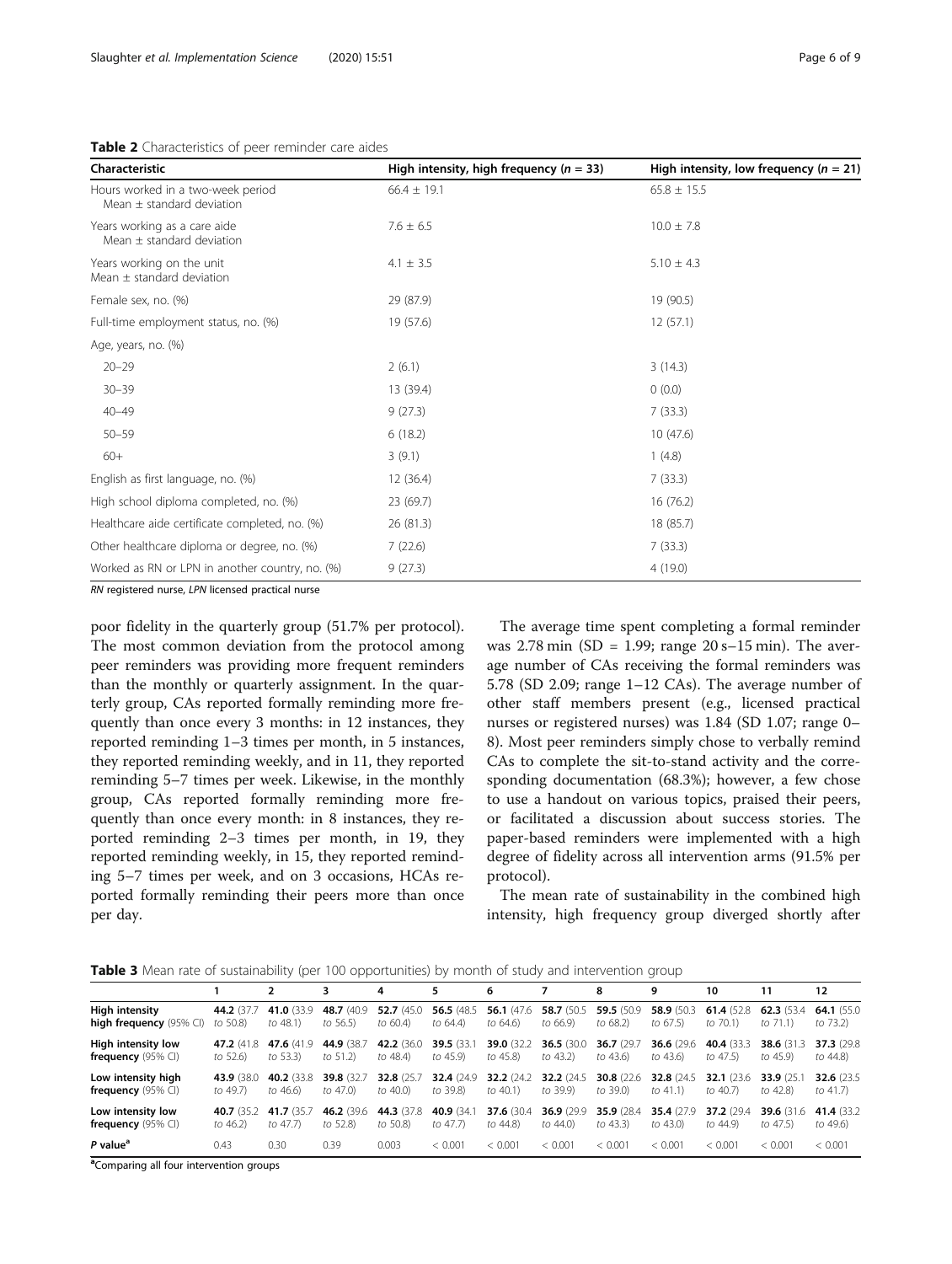randomization, yielding a statistically significant difference among the groups as early as 4 months and persisting over the remaining duration of the trial (Table [3](#page-5-0) and Fig. 2). At the end of 12 months, the mean rate of sustainability in the high intensity, high frequency group was approximately twice as high than in the other three groups combined (64.1 versus 37.8 per 100 opportunities,  $p < 0.001$ ), which were not significantly different from each other ( $p = 0.34$ ), and their rates of sustainability remained relatively constant over the duration of the trial. Adding the baseline characteristics listed in Table [1,](#page-4-0) as covariates, to the linear mixed model did not alter the findings.

# **Discussion**

The results of the trial clearly show that only a combined high intensity, high frequency intervention was effective in significantly increasing the successful completion of the sit-to-stand activity compared to less intense and less frequent peer reminders. This suggests that monthly reminders by a coached CA can help to maintain and even improve sustainability of an intervention. To our knowledge, this is the first trial to report the effectiveness of CA peer reminders to support sustainability of an evidence-based practice. However, peer mentoring among CAs in residential care settings is not without precedent. Hegeman et al. reported the outcomes of peer mentoring in US long-term care facilities

[[18\]](#page-8-0). Their mentor program involved formal training of nursing assistants to develop skills in interpersonal mentoring and communication. The goal of that program was for nursing assistant mentors to work with new staff to support their integration into the care unit. The mentoring relationship, of three weeks duration, gradually tapered off once new staff were integrated into the unit. That study found higher retention rates in sites with peer mentors and demonstrated the feasibility of CA staff serving as peer mentors in long-term care; however, there was no control group in the pretest post-test study design.

Findings from our study contribute to the growing body of literature on effectiveness of knowledge translation reminder interventions. Reminders are one of the most frequently tested single knowledge translation interventions [[19\]](#page-8-0) with a combined median absolute improvement of care of 4.2% (interquartile range 0.8– 18.8%) demonstrated in a systematic review [\[20\]](#page-8-0). The combination of monthly paper and socially based reminders improved sustainability by over 20%, suggesting that the social influence of peers combined with lowintensity paper reminders may be effective in producing large effects on direct care provider behavior. This is consistent with the findings of a concept analysis of knowledge transfer roles, which concluded that interpersonal contact increases the likelihood of healthcare innovations being adopted [[21](#page-8-0)].



70

60

50

 $40$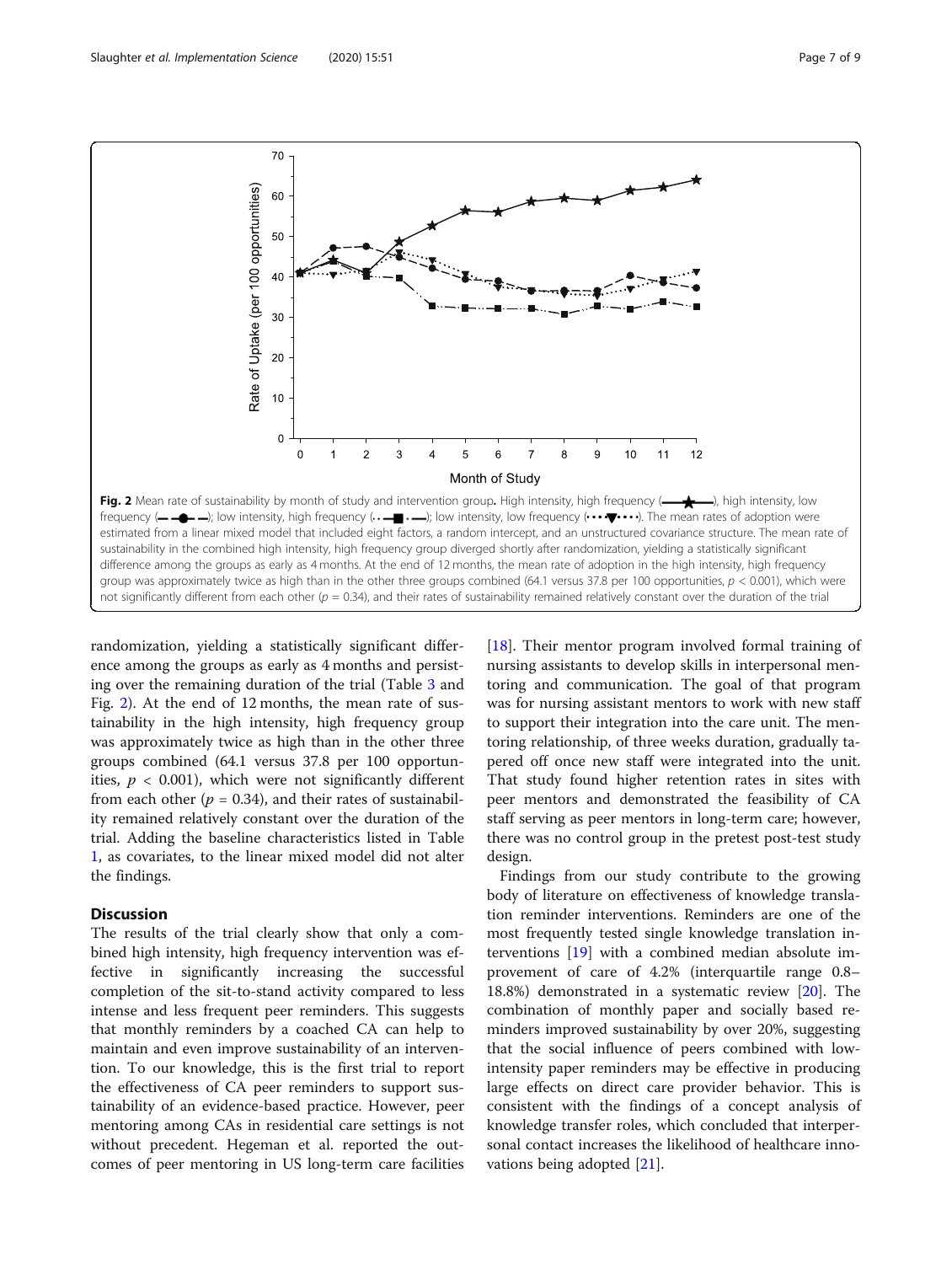<span id="page-7-0"></span>The most common deviation from the protocol was peer reminder CAs reminding their peers more frequently than their assigned intervention arm. In particular, the low fidelity in the high-intensity, low-frequency arm suggests that CAs recognized the importance of regular, frequent reminders to support sustainability of interventions in residential care. CAs demonstrated initiative and leadership by reminding their peers at more frequent intervals than requested by the intervention research assistants.

CA-led management hierarchies, where CAs take on leadership roles, are expected to become the norm in residential care facilities as reductions in professional nurse staff numbers combined with increasingly medically complex residents will necessitate modifications to traditional staffing structures [[22](#page-8-0)]. CAs in Canada, particularly in long-term care facilities, are perceived as an underutilised resource by administrators [[23\]](#page-8-0). Our findings suggest that CAs are capable of taking on additional roles to support the implementation of new initiatives in residential care. Future research should examine the feasibility of the peer reminder intervention to support the sustainability of other innovations in care within the CA's scope of practice. As this study compared paper reminders alone to paper and social reminders, further study could examine the peer reminder intervention alone compared to a no reminder group, although there are ethical concerns with assigning a null control when the benefit of an intervention is evident. Evidence suggests that single interventions compared to no intervention may have larger effects than multifaceted interventions compared to single interventions [\[24](#page-8-0)]. Although this study used trained research educators to coach CA peer reminders, further study is required to determine if local site staff such as registered nurses or licensed practical nurses could successfully coach CA staff to work as peer reminders.

Although the major strength of this study is its cluster-randomized trial design, several limitations should be noted. We relied on documentation from the CA staff to assess sustainability of the activity. Staff may have misreported completion of the activity. Although we attempted to mitigate this risk of bias with the adoption monitoring run-in phase prior to randomization, the possibility of information bias remains. The poor fidelity of the quarterly reminder group is a limitation of the study; however, since this low fidelity was manifested by more reminders than intended in the protocol, one would expect the additional reminders to increase the sustainability of the innovation. Such was not the case. Finally, the study was conducted in a single geographic location. As such, the results may not be generalizable to residential facilities in other provinces or countries.

# **Conclusions**

In summary, this study demonstrated the effectiveness of a novel, peer reminder intervention to sustain a new care practice in the daily care activities of CA staff in residential care facilities. Given the increasingly important role CAs will play in the future, identifying effective knowledge translation interventions to optimize their work is an important focus for Canadian researchers. The peer reminder is a novel intervention that leverages CA resources and has the potential to support the adoption and sustainability of new care practices in this under resourced setting.

### Abbreviations

AIC: Akaike's Information Criteria; BIC: Bayesian Information Criteria; CA: Care aide

#### Acknowledgements

We would like to acknowledge the residents and staff of the care homes who volunteered to participate in this study.

#### Authors' contributions

SES developed the first draft of the manuscript in collaboration with CI. ME completed the statistical analysis of the data. All co-authors contributed to the development of the funding application, participated in overseeing the data collection, and provided input for this manuscript based on their specific research expertise. All authors read and approved the final manuscript.

#### Funding

Alberta Innovates Health Solutions, CRIO 201200862. The funding body had no role in the design of the study, the data collection, the data analysis, the interpretation of the data, or the writing of the manuscript.

#### Availability of data and materials

The datasets supporting the conclusions of this article are available by request from the primary author ([susan.slaughter@ualberta.ca](mailto:susan.slaughter@ualberta.ca)).

#### Ethics approval and consent to participate

The trial was approved by the Health Research Ethics Board at the University of Alberta (Pro00034781). Leaders of the residential care facilities consented to the site participating in the study. All participating CAs and residents (or resident proxies) provided informed written consent prior to randomization.

#### Consent for publication

Not applicable

#### Competing interests

The authors declare that they have no competing interests.

#### Author details

<sup>1</sup> Faculty of Nursing, Edmonton Clinic Health Academy, University of Alberta, 11405 87 Avenue, Edmonton T6G 1C9, Canada. <sup>2</sup>Department of Public Health and Community Medicine, Tufts University, Boston, USA. <sup>3</sup>Faculty of Rehabilitation Medicine, University of Alberta, Edmonton, Canada. <sup>4</sup>Faculty of Medicine and Dentistry, University of Alberta, Edmonton, Canada.

# Received: 16 March 2020 Accepted: 16 June 2020 Published online: 01 July 2020

#### References

- 1. Canadian Institute for Health Information. Seniors in transition: exploring pathways across the care continuum. Ottawa: The Institute; 2017. Available from: [https://www.cihi.ca/en/seniors-in-transition-exploring-pathways-across](https://www.cihi.ca/en/seniors-in-transition-exploring-pathways-across-the-care-continuum)[the-care-continuum](https://www.cihi.ca/en/seniors-in-transition-exploring-pathways-across-the-care-continuum).
- 2. Estabrooks CA, Squires JE, Carleton HL, Cummings GG, Norton PG. Who is looking after mom and dad? Unregulated workers in Canadian long-term care homes. Can J Aging. 2015;34:47–59. [https://doi.org/10.1017/](https://doi.org/10.1017/S0714980814000506) [S0714980814000506.](https://doi.org/10.1017/S0714980814000506)